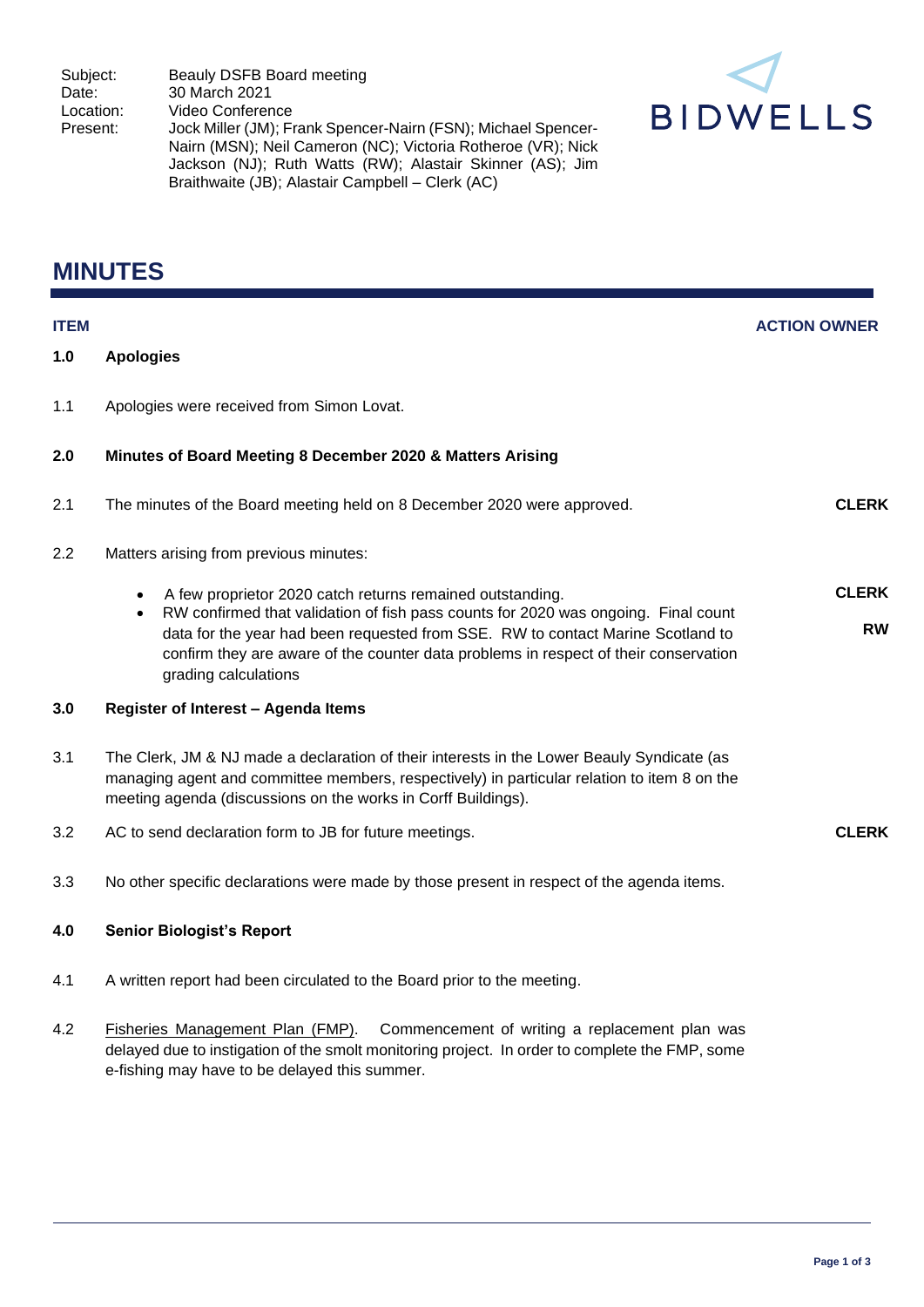- 4.2.1 Marine Scotland had requested assistance with completion of a national survey on pressures affecting salmon populations. A payment would be made by MS for this. The results of this can be fed into the FMP.
- 4.2.2 The analysis in recent years involving the inner Moray Firth netting stations had shown these harvest mixed-stock fish from all over NE Scotland. These netting stations need reclassified (currently attributed by Marine Scotland to the Ness catchment only). JM to raise this with the Ness DSFB.
- 4.3 Smolt Monitoring Project. RW ran through the project outline that had been circulated prior to the meeting and summarised where the project had reached, with a smolt trap installed at Fasnakyle to monitor run timing of smolts at the head of the Glass.
- 4.3.1 It is proposed that a similar run-timing survey will be undertaken on the Farrar in 2022.
- 4.3.2 RW confirmed that she was awaiting a final version from SSE of the dam smolt monitoring / recovery protocol to cover potential entrapment of smolts at Aigas / Kilmorack dams. The protocol provides '*where reasonably practical'* for 1 turbine at each location to be run up to a maximum load of 10MW, after which the load will be split, with a minimum of 5MW each turbine. Additionally, generation will continue to enable enhanced flows to be provided during hours of darkness.
- 4.4 Possible student placement. RW requested the Board consider hiring a student placement during the summer to help kick start other projects, e.g. engagement with landowners over riparian planting, e-fishing surveys and historic data entry. It was agreed that an approach should be made to UHI initially to see if this could be done as part of existing coursework / doctorates. FSN to raise with Rivers & Lochs Institute forum.

### **5.0 Fisheries Officer / Bailiff Report (Confidential)**

- 5.1 A written report had been circulated to the Board prior to the meeting.
- 5.2 \*\*REDACTED\*\*
- 5.3
- 5.4

#### **6.0 SSE Liaison Meeting 26 March 2021**

- 6.1 JM reported that the liaison group had discussed kelt passage; fish pass counter software and validation; contact details for poaching incidents; fish pass lift daily timings and frequency; water storage and potential outages.
- 6.2 SSE has tendered for a replacement contractor to repair the Mk12 counter software issues throughout Scotland. However full resolution was not expected before 2022 at the earliest. SSE representatives had reported the matter was now a greater priority for senior personnel within SSE Generation.
- 6.3 The liaison group had agreed to request an additional daily fish pass lift at Kilmorack and Aigas, from two to three lifts. Timing was to be confirmed between RW and SSE. Discussion had

**RW**

**FSN**

**RW**

**JM**